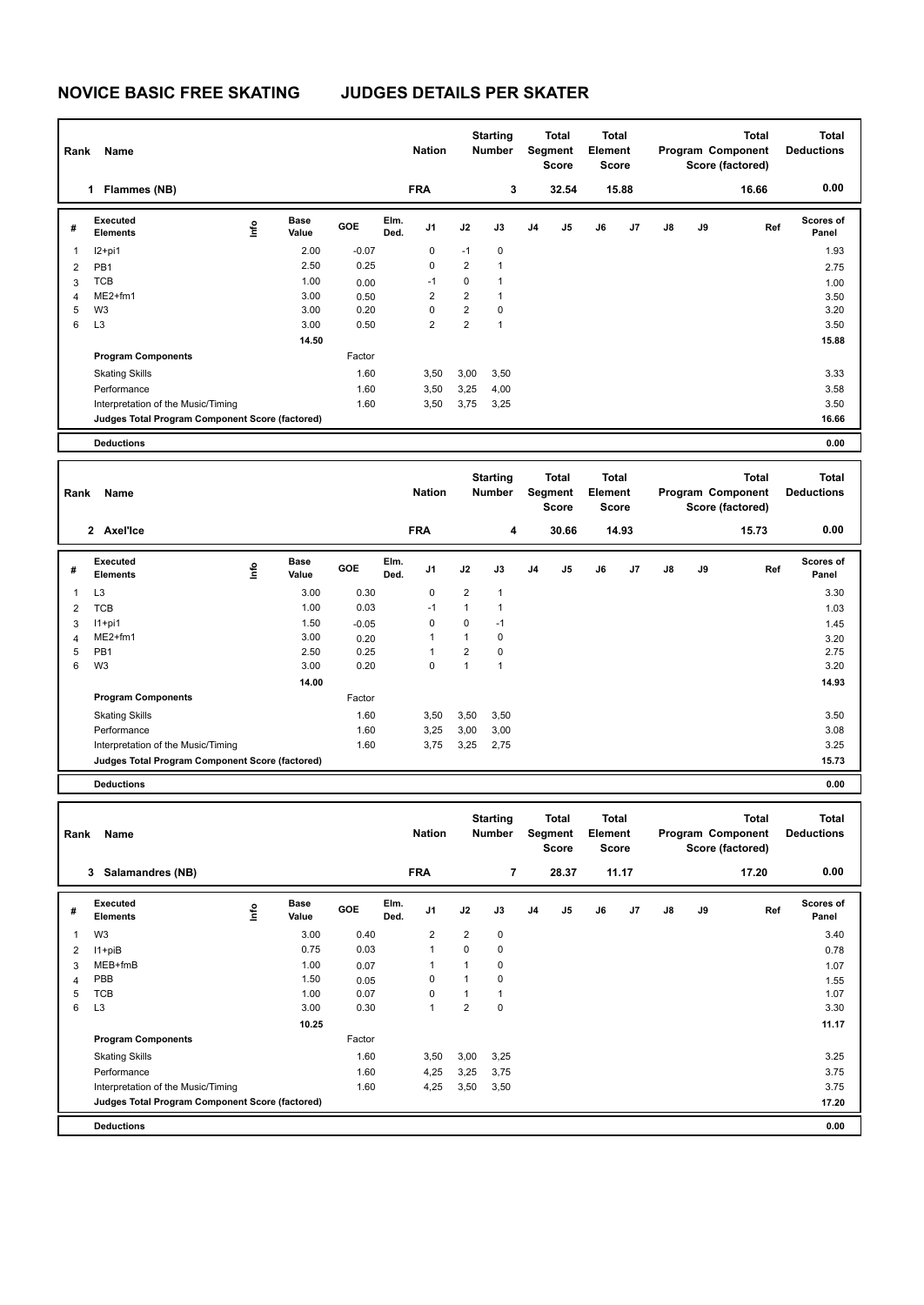## **NOVICE BASIC FREE SKATING JUDGES DETAILS PER SKATER**

| Rank<br>Name            |                                                                                       |      |                      |         |              | <b>Nation</b>           |                | <b>Starting</b><br><b>Number</b> |                | <b>Total</b><br>Segment<br><b>Score</b> |                | <b>Total</b><br>Element<br><b>Score</b> |    |    | <b>Total</b><br>Program Component<br>Score (factored) | <b>Total</b><br><b>Deductions</b> |
|-------------------------|---------------------------------------------------------------------------------------|------|----------------------|---------|--------------|-------------------------|----------------|----------------------------------|----------------|-----------------------------------------|----------------|-----------------------------------------|----|----|-------------------------------------------------------|-----------------------------------|
|                         | 4 Chrysalides (NB)                                                                    |      |                      |         |              | <b>FRA</b>              |                | 5                                |                | 23.66                                   | 10.43          |                                         |    |    | 13.73                                                 | $-0.50$                           |
| #                       | Executed<br><b>Elements</b>                                                           | lnfo | <b>Base</b><br>Value | GOE     | Elm.<br>Ded. | J1                      | J2             | J3                               | J <sub>4</sub> | J5                                      | J6             | J7                                      | J8 | J9 | Ref                                                   | Scores of<br>Panel                |
| $\mathbf{1}$            | W3                                                                                    |      | 3.00                 | 0.20    |              | 0                       | 2              | 0                                |                |                                         |                |                                         |    |    |                                                       | 3.20                              |
| 2                       | MEB+fmB                                                                               |      | 1.00                 | $-0.17$ |              | $-2$                    | $-1$           | $-2$                             |                |                                         |                |                                         |    |    |                                                       | 0.83                              |
| 3                       | PBB                                                                                   |      | 1.50                 | 0.15    |              | $\mathbf 0$             | 2              | 1                                |                |                                         |                |                                         |    |    |                                                       | 1.65                              |
| 4                       | <b>TCB</b>                                                                            |      | 1.00                 | $-0.10$ |              | $-2$                    | $-1$           | 0                                |                |                                         |                |                                         |    |    |                                                       | 0.90                              |
| 5                       | $11+pi1$                                                                              |      | 1.50                 | $-0.25$ |              | $-2$                    | $-1$           | $-2$                             |                |                                         |                |                                         |    |    |                                                       | 1.25                              |
| 6                       | L <sub>3</sub>                                                                        |      | 3.00                 | $-0.40$ |              | $-2$                    | $\pmb{0}$      | $-2$                             |                |                                         |                |                                         |    |    |                                                       | 2.60                              |
|                         |                                                                                       |      | 11.00                |         |              |                         |                |                                  |                |                                         |                |                                         |    |    |                                                       | 10.43                             |
|                         | <b>Program Components</b>                                                             |      |                      | Factor  |              |                         |                |                                  |                |                                         |                |                                         |    |    |                                                       |                                   |
|                         | <b>Skating Skills</b>                                                                 |      |                      | 1.60    |              | 2,75                    | 3,00           | 3,00                             |                |                                         |                |                                         |    |    |                                                       | 2.92                              |
|                         | Performance                                                                           |      |                      | 1.60    |              | 2,75                    | 3,00           | 2,00                             |                |                                         |                |                                         |    |    |                                                       | 2.58                              |
|                         | Interpretation of the Music/Timing                                                    |      |                      | 1.60    |              | 2,75                    | 3,75           | 2,75                             |                |                                         |                |                                         |    |    |                                                       | 3.08                              |
|                         | Judges Total Program Component Score (factored)                                       |      |                      |         |              |                         |                |                                  |                |                                         |                |                                         |    |    |                                                       | 13.73                             |
|                         | <b>Deductions</b>                                                                     |      | Falls:               | $-0.50$ |              |                         |                |                                  |                |                                         |                |                                         |    |    |                                                       | $-0.50$                           |
|                         |                                                                                       |      |                      |         |              |                         |                | <b>Starting</b>                  |                | Total                                   | Total          |                                         |    |    | <b>Total</b>                                          | <b>Total</b>                      |
| Rank                    | Name                                                                                  |      |                      |         |              | <b>Nation</b>           |                | <b>Number</b>                    |                | Segment<br><b>Score</b>                 | <b>Element</b> | <b>Score</b>                            |    |    | Program Component<br>Score (factored)                 | <b>Deductions</b>                 |
|                         | 5 Magic'Moz (NB)                                                                      |      |                      |         |              | <b>FRA</b>              |                | 2                                |                | 23.65                                   |                | 11.65                                   |    |    | 12.00                                                 | 0.00                              |
|                         | Executed                                                                              |      | Base                 | GOE     | Elm.         | J1                      | J2             | J3                               | J <sub>4</sub> | J5                                      | J6             | J7                                      | J8 | J9 | Ref                                                   | Scores of                         |
| #                       | <b>Elements</b>                                                                       | ١nf٥ | Value                |         | Ded.         |                         |                |                                  |                |                                         |                |                                         |    |    |                                                       | Panel                             |
| $\mathbf{1}$            | MEB+fmB                                                                               |      | 1.00                 | 0.13    |              | $\mathbf{1}$            | $\overline{2}$ | 1                                |                |                                         |                |                                         |    |    |                                                       | 1.13                              |
| $\overline{\mathbf{c}}$ | IB+pi                                                                                 |      | 0.25                 | 0.05    |              | $\overline{\mathbf{c}}$ | 3              | 1                                |                |                                         |                |                                         |    |    |                                                       | 0.30                              |
| 3                       | TC <sub>1</sub>                                                                       |      | 2.00                 | 0.00    |              | $-1$                    | 1              | 0                                |                |                                         |                |                                         |    |    |                                                       | 2.00                              |
| 4                       | PB1                                                                                   |      | 2.50                 | $-0.08$ |              | $-2$                    | $\mathbf{1}$   | 0                                |                |                                         |                |                                         |    |    |                                                       | 2.42                              |
| 5                       | L <sub>3</sub>                                                                        |      | 3.00                 | $-0.30$ |              | $-2$                    | 0              | $-1$                             |                |                                         |                |                                         |    |    |                                                       | 2.70                              |
| 6                       | W <sub>3</sub>                                                                        |      | 3.00                 | 0.10    |              | $\mathbf 0$             | $\mathbf{1}$   | 0                                |                |                                         |                |                                         |    |    |                                                       | 3.10                              |
|                         |                                                                                       |      | 11.75                |         |              |                         |                |                                  |                |                                         |                |                                         |    |    |                                                       | 11.65                             |
|                         | <b>Program Components</b>                                                             |      |                      | Factor  |              |                         |                |                                  |                |                                         |                |                                         |    |    |                                                       |                                   |
|                         | <b>Skating Skills</b>                                                                 |      |                      | 1.60    |              | 2,50                    | 3,25           | 3,25                             |                |                                         |                |                                         |    |    |                                                       | 3.00                              |
|                         | Performance                                                                           |      |                      | 1.60    |              | 2,00                    | 3,25           | 1,75                             |                |                                         |                |                                         |    |    |                                                       | 2.33                              |
|                         | Interpretation of the Music/Timing                                                    |      |                      | 1.60    |              | 2,00                    | 2,50           | 2,00                             |                |                                         |                |                                         |    |    |                                                       | 2.17                              |
|                         | Judges Total Program Component Score (factored)                                       |      |                      |         |              |                         |                |                                  |                |                                         |                |                                         |    |    |                                                       | 12.00                             |
|                         | <b>Deductions</b>                                                                     |      |                      |         |              |                         |                |                                  |                |                                         |                |                                         |    |    |                                                       | 0.00                              |
|                         |                                                                                       |      |                      |         |              |                         |                | <b>Starting</b>                  |                | Total                                   |                | Total                                   |    |    | Total                                                 | Total                             |
| Rank                    | Name                                                                                  |      |                      |         |              | <b>Nation</b>           |                | <b>Number</b>                    |                | Segment<br><b>Score</b>                 | Element        | Score                                   |    |    | Program Component<br>Score (factored)                 | <b>Deductions</b>                 |
|                         | 6 Comètes (NB)                                                                        |      |                      |         |              | <b>FRA</b>              |                | 1                                |                | 22.29                                   |                | 9.62                                    |    |    | 12.67                                                 | 0.00                              |
| #                       | Executed<br><b>Elements</b>                                                           | lnfo | Base<br>Value        | GOE     | Elm.<br>Ded. | J1                      | J2             | J3                               | J4             | J5                                      | J6             | J7                                      | J8 | J9 | Ref                                                   | Scores of<br>Panel                |
| $\mathbf{1}$            | MEB+fmB                                                                               |      | 1.00                 | 0.07    |              | $\mathbf{1}$            | $\overline{2}$ | $-1$                             |                |                                         |                |                                         |    |    |                                                       | 1.07                              |
| $\overline{2}$          | PBB                                                                                   |      | 1.50                 | 0.00    |              | $-1$                    | $\mathbf{1}$   | 0                                |                |                                         |                |                                         |    |    |                                                       | 1.50                              |
| 3                       | I1+pi                                                                                 |      | 0.50                 | $-0.05$ |              | $-1$                    | $-1$           | $-1$                             |                |                                         |                |                                         |    |    |                                                       | 0.45                              |
| 4                       | <b>TCB</b>                                                                            |      | 1.00                 | $-0.10$ |              | $-2$                    | $\pmb{0}$      | $-1$                             |                |                                         |                |                                         |    |    |                                                       | 0.90                              |
| 5                       | L <sub>3</sub>                                                                        |      | 3.00                 | $-0.30$ |              | $-1$                    | $-1$           | $-1$                             |                |                                         |                |                                         |    |    |                                                       | 2.70                              |
| 6                       | W <sub>3</sub>                                                                        |      | 3.00                 | 0.00    |              | $\mathbf 0$             | $\mathbf{1}$   | $-1$                             |                |                                         |                |                                         |    |    |                                                       | 3.00                              |
|                         |                                                                                       |      | 10.00                |         |              |                         |                |                                  |                |                                         |                |                                         |    |    |                                                       | 9.62                              |
|                         | <b>Program Components</b>                                                             |      |                      | Factor  |              |                         |                |                                  |                |                                         |                |                                         |    |    |                                                       |                                   |
|                         | <b>Skating Skills</b>                                                                 |      |                      | 1.60    |              | 2,50                    | 2,75           | 3,00                             |                |                                         |                |                                         |    |    |                                                       | 2.75                              |
|                         | Performance                                                                           |      |                      | 1.60    |              | 2,50                    | 2,75           | 2,00                             |                |                                         |                |                                         |    |    |                                                       | 2.42                              |
|                         | Interpretation of the Music/Timing<br>Judges Total Program Component Score (factored) |      |                      | 1.60    |              | 2,75                    | 3,25           | 2,25                             |                |                                         |                |                                         |    |    |                                                       | 2.75<br>12.67                     |
|                         | <b>Deductions</b>                                                                     |      |                      |         |              |                         |                |                                  |                |                                         |                |                                         |    |    |                                                       | 0.00                              |
|                         |                                                                                       |      |                      |         |              |                         |                |                                  |                |                                         |                |                                         |    |    |                                                       |                                   |